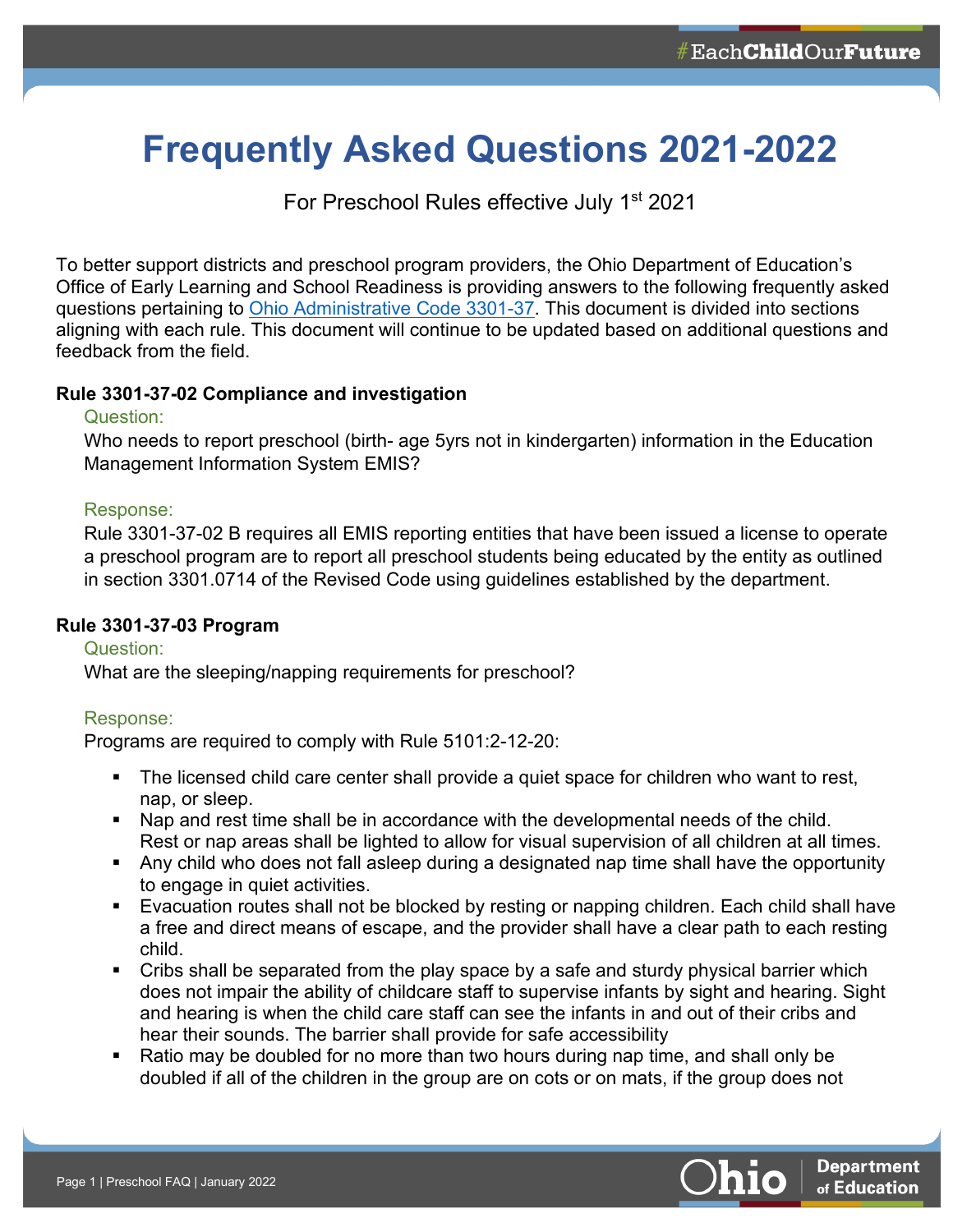include any infants and if there are enough child care staff members in the building to meet staff/child ratio pursuant to rule [5101:2-12-19](https://codes.ohio.gov/ohio-administrative-code/rule-5101:2-12-19) of the Administrative Code for the group.

#### **Rule 3301-37-04 Staff**

Question: What does start date mean?

Response:

- Rule 3301-37-04 G states that any individual who may have an assigned schedule with a preschool child (or group) or may be used to count in the ratio is obligated to have Orientation completed within thirty days of the individual's start date.
- Start date refers to the first day working in the position for which they are hired

### Question:

Does one person or everyone need trained in first aid and CPR?

Response

 The Ohio Department of Job and Family Services (ODJFS) has updated rule so that all staff will need to be trained in first aid and age-appropriate CPR. This rule revision was effective as of October 29, 2021. The rule allows the existing expectation of at least one staff member to be onsite during hours of operation until all individuals are trained. The revised Ohio Department of Education Preschool and School Age Childcare rules references the revised requirement; therefore, this change is applicable to the Ohio Department of Education licensed programs. The Ohio Department of Education will follow the same implementation schedule as ODJFS and will not assess this requirement until May 1,2022.

## **Ohio Department of Job and Family Services Rule 5101:2-12-10 (effective date 10/29/21)**

(1) All childcare staff members are to be currently trained in first aid and cardiopulmonary resuscitation (CPR) appropriate for the age and developmental levels of the children in care.

(a) First aid and CPR trainings are to be completed within the first ninety days of hire.

(b) Until all required individuals are current in the trainings, at a minimum, the center is to have at least one trained childcare staff member on-site (in each building) during all hours of operation who meets this requirement.

#### Question:

Does everyone need Communicable Disease training or just one person?

#### Response:

Rule *3301-37-04 (I)(2)* requires a person trained in **an approved course** to daily observe children as they enter the group